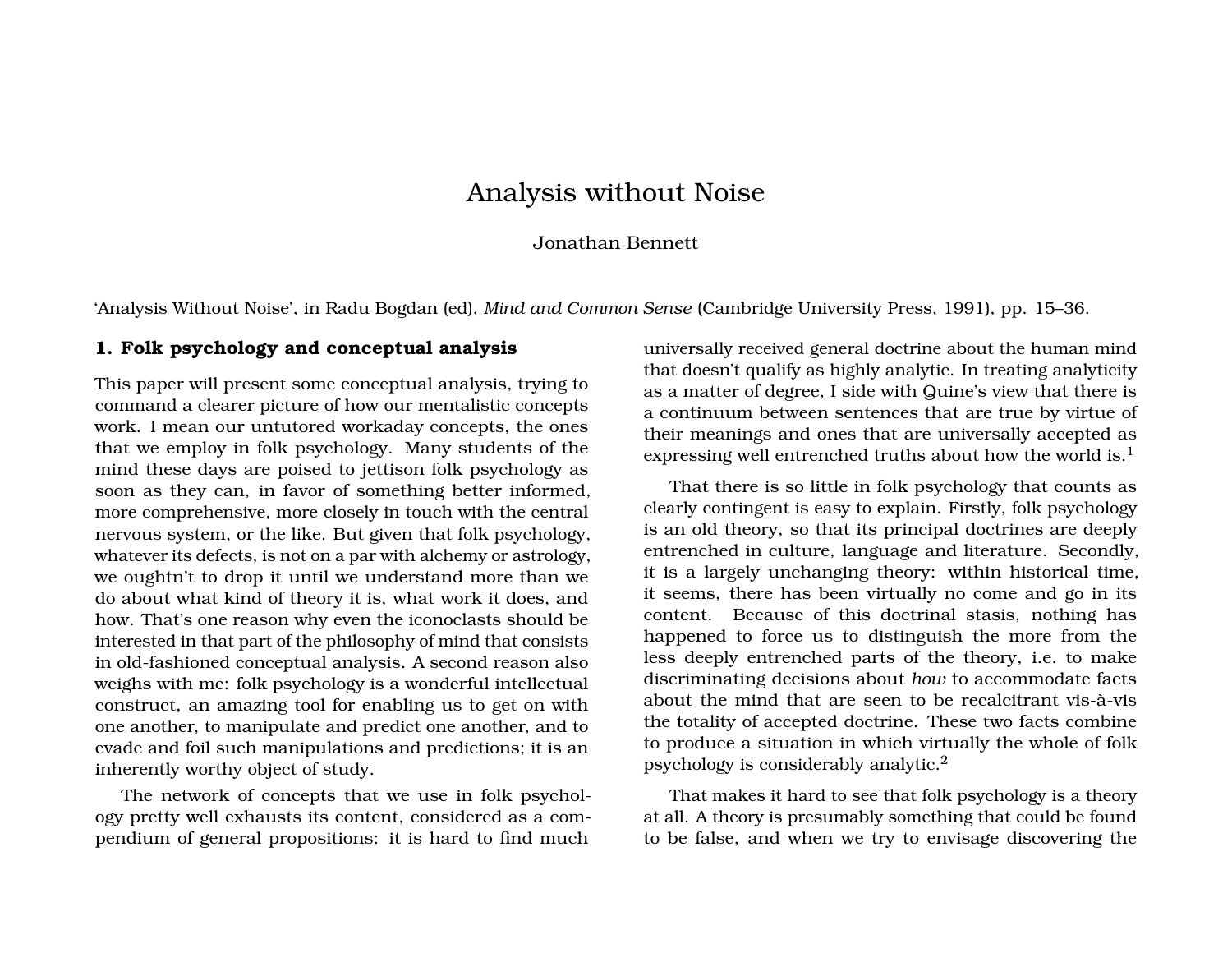falsehood of any part of folk psychology we run into a kind of absurdity: the challenged item turns out to be so deeply entrenched as to count as analytic, which makes us say that *it* couldn't be false, though we might come to use those words to express something that is false. Of course this doesn't make folk psychology invulnerable; it merely replaces the question 'Might any of its theses be found to be false?' by 'Might all or part of the theory be found to be inapplicable?'

## **2. The noise problem**

One way of doing conceptual analysis is to present oneself with stories using the terminology under investigation and ask oneself whether they are 'intuitively' acceptable. If they are not, that fact helps us to understand our concepts by setting some limits to what they will tolerate. Consider, for example, the following two-part story:

- **(1)** System S takes in signals from its environment and responds with physical behavior, all of this happening according to a *mind-indicating pattern*, meaning a set of (input→output) conditionals such that a system's richly conforming to that set would give it as much entitlement to count as a perceiver/thinker/wanter as input-output relations could possibly give it.
- **(2)** S's behavior falls into a mind-indicating pattern only because it is being manipulated by someone who acts on the following plan: *I shall bring it about that S's behavior never conflicts with conditionals. . .* , where the blank is filled by a list of all the conditionals that define the system's mind-indicating pattern of behavior. The manipulator thinks of the conditionals just as a list, and does not know that they constitute a mind-indicating pattern.

Is S a perceiver/thinker/wanter? Searle thinks not, and labors to get readers to agree with him.<sup>3</sup> These attempts of his are not arguments but appeals to intuition. The whole performance fits the schema: Tell a story and then ask whether our concepts tolerate it.

This is apt to be a risky procedure because of the *noise problem*. Why do we gag at the suggestion that S is a thinker? Is it because we have a concept of *thinker* that excludes S as described, or is it rather that this bizarre story is something for which we are not forewarned or, therefore, forearmed? Are we rejecting it in a controlled and disciplined way, or are we merely being knocked off our conceptual pins by it? Testing one's conceptual intuitions against this story about S is like testing a coin by ringing it on the counter of a busy boiler factory: there is far too much noise for a trustworthy signal to come through. We need to filter out the noise—the bizarreness reactions that are not informative about conceptual structure—if we are to know whether we have here any evidence about the limits to our concepts, i.e. about the structures through which we actually think about thought.

#### **3. The thin end of what wedge?**

The procedure is also dubiously useful. Suppose that our mentalistic concepts really do entail that S is not a thinker because it does not satisfy some *inner-route constraint*, some conceptual requirement on how thinkers, properly so-called, must get from inputs to outputs. What makes that information worth having?

Well, it refutes those philosophers who hold that our mentalistic concepts are purely externalistic in their demands, so that the right kind of input/output pattern is enough to qualify a system as a thinker and wanter. But nothing is so boring and trivial as the information that someone has believed a falsehood. I want to know what adult reason there is for caring whether our concepts include a barrier to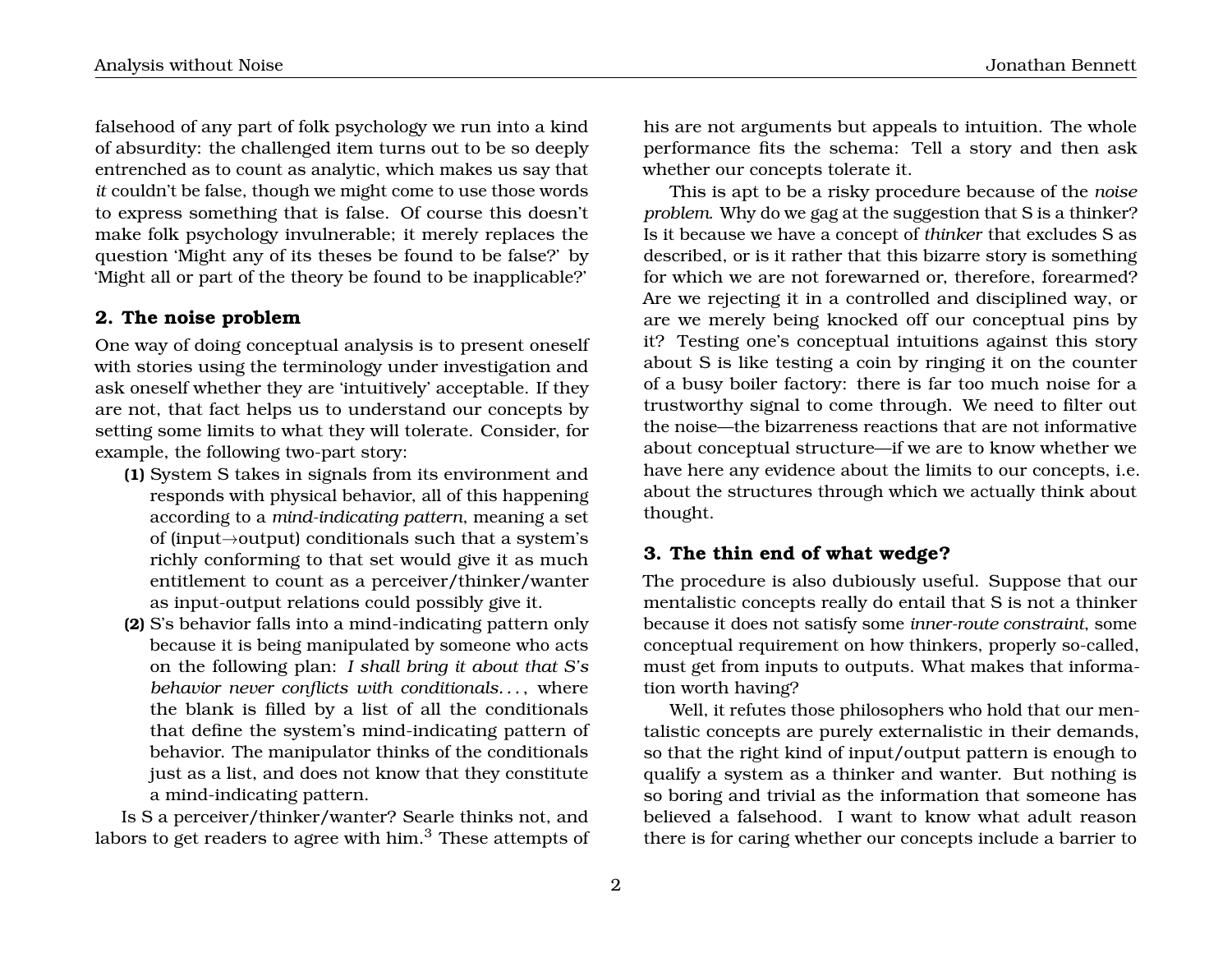counting S as a thinker and wanter. What reason is there that has to do with the advancement of understanding? There may be none.

For one thing, the information that our concepts do include such a barrier is enormously thin. Look at it:

> Our concepts won't classify as a thinker something that fits the right input/output patterns only because it is caused to do so a thinking manipulator who is guided by a list of conditionals and is not aware of the patterns as such.

Because the story about S is a rather strong, rich one, its negation is relatively thin and empty. The information that our conceptual scheme requires its negation is, therefore, correspondingly thin and empty. It's not a null result, but it comes close.

Of course, this tiny discovery might be the thin end of a wedge; perhaps we can parlay it into something larger, as Searle tries to when he infers that mentality is 'intrinsic'.<sup>4</sup> Of several things that he means by this, the clearest is that attributions of mentality to things are absolutely true/false and not merely acceptable/unacceptable relative to the interests of the speaker. I agree with Searle about this, but it has nothing to do with constraints on inner routes from input to output. It also has little to do with any of my themes in this paper, so I shall not pursue it. Nor shall I discuss what else Searle means by 'intrinsic'.<sup>5</sup>

Dan Block has considered whether something like the S result might show that our concepts don't allow that a thinker could have a part that was also a thinker. He decided against this, on the basis of a still more flabbergasting thought experiment: suppose that the quarks composing a human brain are being separately manipulated by thinkers who have decided to make the quarks behave in accordance with what we fondly think are the laws of physics; don't you

agree with Block that this is consistent with the attribution of beliefs and desires to the owner of the brain?<sup>6</sup> I have no answer to this. The story is so beset with noise that I can make nothing of it.

Anyway, why does it *matter* what boundaries on thinkers are set by our concepts? If for example our concepts don't allow that a thinker could be a proper part of a thinker, so what? A result along these lines would be significant only if it showed something about the central, active, operant part of our mentalistic conceptual scheme. If something in *that* won't let us classify anything both as a thinker and as a proper part of a thinker, that is interesting news. Here is the alternative:

> Our conceptual scheme has a busily active core that governs how we relate thoughts to one another and to environments and behavior. It also includes, sitting off to one side with no particular work to do in combination with the active core, a requirement that an item is not to count as a thinker unless it satisfies some condition C. Everything we know of that satisfies the core also satisfies C; the C-requirement is not something we use to divide up the world of actual prima facie thinkers into Passes and Fails.

If that situation obtains, the C-requirement is a wheel that turns although nothing turns with it; a negligible part of the mechanism. It's as though we had a concept of *human being* that included whatever our actual concept does include together with the requirement 'was not born with purple hair'. If we were foolish enough to have such a concept, that might be an interesting fact about our pathology, but it would not imply anything significant about conceptual structures.

It is unlikely that any part of our conceptual scheme does include anything like that—any large aspect to a concept that is logically detached from all its other aspects, not arising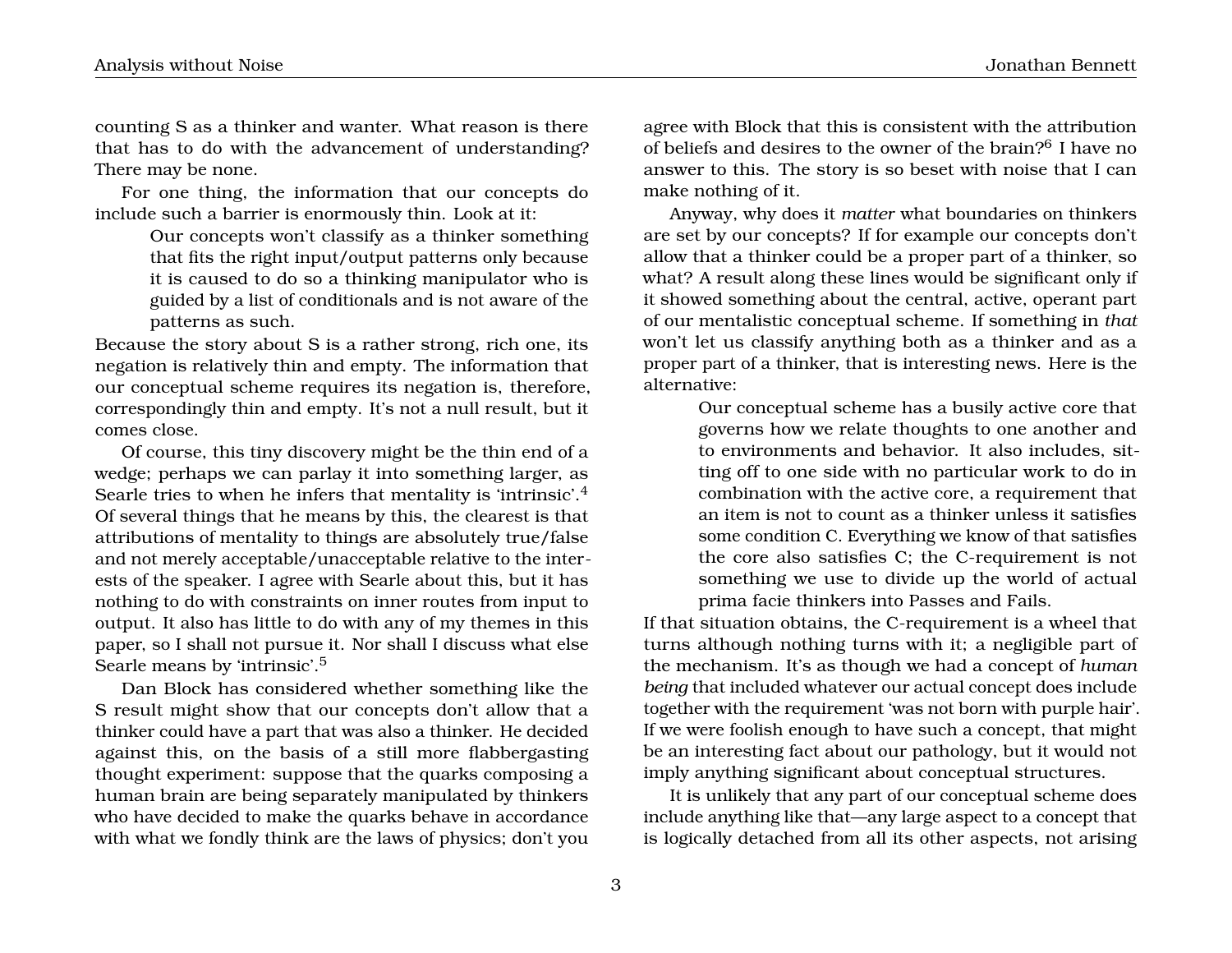from the others or even combining with them to make itself felt in everyday thinking and talking. Why, after all, should our ancestors have conceptually forearmed themselves in this way? Indeed, if Quine is right about the difference between what is made true by our concepts and what is made true by how our concepts relate to the world, there cannot be a conceptual truth of the sort now in question. Quine holds that conceptual truth or analyticity, such as it is, results from the role the analytic sentence plays in our management of the interplay between some large class of sentences and the impingements of the world upon us. No such role, no analyticity!

If on the other hand our conceptual scheme does in a central, active way put some constraint C on all possible thinkers, e.g. some constraint on the inner route from their inputs to their outputs, there will be a better way of demonstrating this than by telling bizarre stories in which C is infringed and noting that readers aren't comfortable with them as stories about thinkers. The better way, unhindered by the noise problem, is to show how the core works and how the C-requirement arises out of those workings.

#### **4. Causation and explanation**

The most popular attempt to show along those lines that our concepts imply inner-route constraints goes like this:

> Our mentalistic conceptual scheme actively and centrally requires that we behave as we do *because* of our beliefs and desires. There is no non-magical way of making sense of this except by supposing that our beliefs and desires are among the causes of our conduct; this implies that beliefs and desires must be particular events or state-tokens or the like, because that is what causes are. So our conceptual scheme does make demands on the inner causal route from

input to output, namely that it must run through particular items that can rightly be characterized as beliefs and desires.

This is wrong. Folk psychology does insist that attributions of beliefs and desires must help to *explain* behavior.<sup>7</sup> If you like, say that they must aid in *causally explaining* behavior. Indeed, go the extra step and say that facts about behavior are caused by facts about what creatures think and want, or that facts of the former kind are causal consequences of facts of the latter kind.<sup>8</sup> You still haven't implied that there is any such item as a belief, or as a desire. The explanatory and perhaps causal power of attributions of beliefs and desires does not require us—perhaps it does not even permit us—to reify beliefs and desires, treating them as countable particular items of some kind. For a simple analogy, think of the causal explanatoriness of statements about shortages ('There is a shortage of food in Ethiopia; there is no shortage of oil in Mexico'); such statements can have explanatory power without our reifying shortages, treating them as though they were particular items in the world—negative storage bins, perhaps.

The questions 'What *is* a belief?' and 'What *is* a desire?' need have no answers, then; and I believe that they have no answers. What can be answered are such questions as 'What kind of thing are we saying when we explain behavior by attributing beliefs and desires?'

A purely input/output account of intentionality may be complained of in the words 'It says things about when it is all right to attribute beliefs and desires, but it doesn't say what beliefs and desires are.' This could mean 'The account is purely externalist; it doesn't take us into the interior', or it could mean 'The account gives truth conditions for sentences using the verbs 'believe' and 'want' but doesn't give application-conditions for the nouns "belief" and "want"'.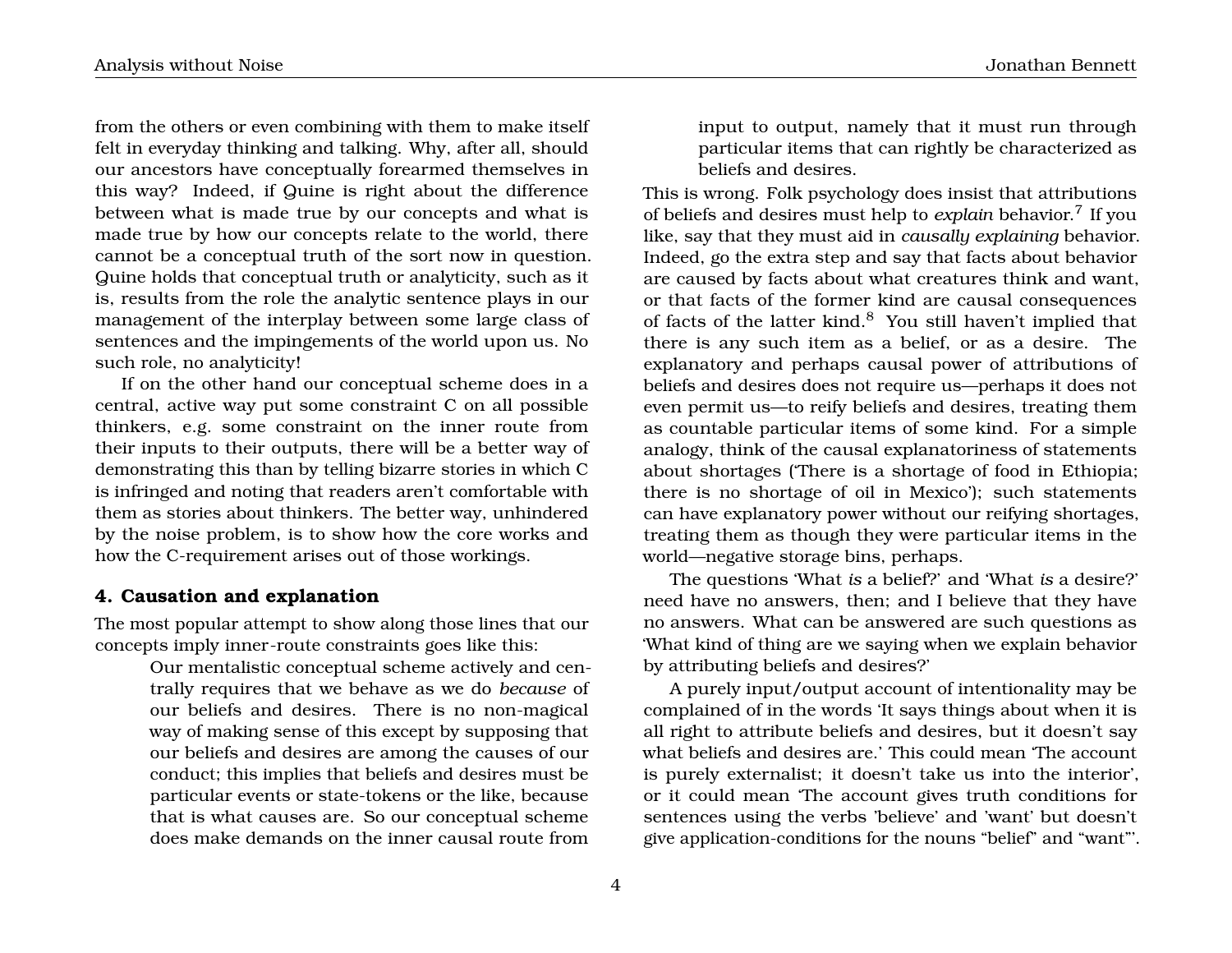Both complaints are misguided, I believe. But let us keep them apart: they are two complaints, not one.

What can we infer from the fact that attributions of cognitive mentality must be explanatory? In section 9 I shall give that question an answer that does not involve any inner-route constraints. But other things have to be done first.

#### **5. The founding triangle**

The concepts of belief and desire are linked to one another, and to behavior, in a famous triangle: an animal will *do* what it *thinks* will lead to what it *wants*. This does not have a very long ancestry: it can be found in Braithwaite's 'The Nature of Believing', which has a clear and acknowledged predecessor in Alexander Bain's work,  $9$  but I can't confidently run it further back than that. One might think of it as anticipated by what Hume says about beliefs as 'the governing principle of our actions' combined with his remark that reason is the slave of the passions, which might mean that cognitive states can affect behavior only when desires are also at work;<sup>10</sup> but no careful reader of Hume could think that he had the triangle clearly in focus, and insofar as he had it at all he derived it causally from a story whose conceptual foundations were entirely different.

Although the triangle thesis has won almost complete acceptance among philosophers in a little more than a century, we are not yet at the bottom of its implications.

This triangle is deeply teleological. I think that the best way to get an entry into intentionality—i.e. into the concepts of belief and desire—is through the idea of a system that *seeks a goal*, doing what it thinks will secure the goal. (I here rely on work that is presented more fully in my book *Linguistic Behaviour*, which develops ideas that were brought to a head in Charles Taylor's *The Explanation of Behaviour*.) Start with the suggestion that for x to have G as a long-term goal is for this to be true:

**(1)** Whenever x is so situated that it could get G by doing F, it does F.

If that is right, we can analyse 'x has G as a goal right now' or 'x wants G' along the lines of:

**(2)** x is now in a condition such that: for as long as x is in that condition **(1)** is true of it.

This is too simple in many different ways—e.g. what if  $x$ has more wants than it can fulfill? But only one inadequacy needs to be paraded here, namely the fact that **(1)** and **(2)** have no chance of being true except by accident. That x could get G by doing F is a fact about how x is situated, how it relates to various kinds of objects in its environment, and at our world no such fact can modify how x behaves. What does have a chance of affecting x's behavior is its *registering* the fact that it can get G by doing F, i.e. that fact's being somehow imprinted upon x. So what we need is to replace **(1)** by this:

**(1')** Whenever x registers that it could get G by doing F, it does F.

I have coined 'registration' to name a genus of which 'belief' names the most prominent species; the differentia doesn't matter just now.

In a very tight nutshell, then, the initial launching-pad for the notion of belief is a thing that conforms to a cognitiveteleological generalization of the type of **(1')**; and desire enters through this:

**(2')** x is now in a condition such that: whenever x is in that condition **(1')** is true of it.

This way of getting the belief-desire-behavior triangle into operation (and I know of no other) implies that teleology is at the foundations of cognitive mentality. Really, that is an almost trivial result for anyone who is convinced that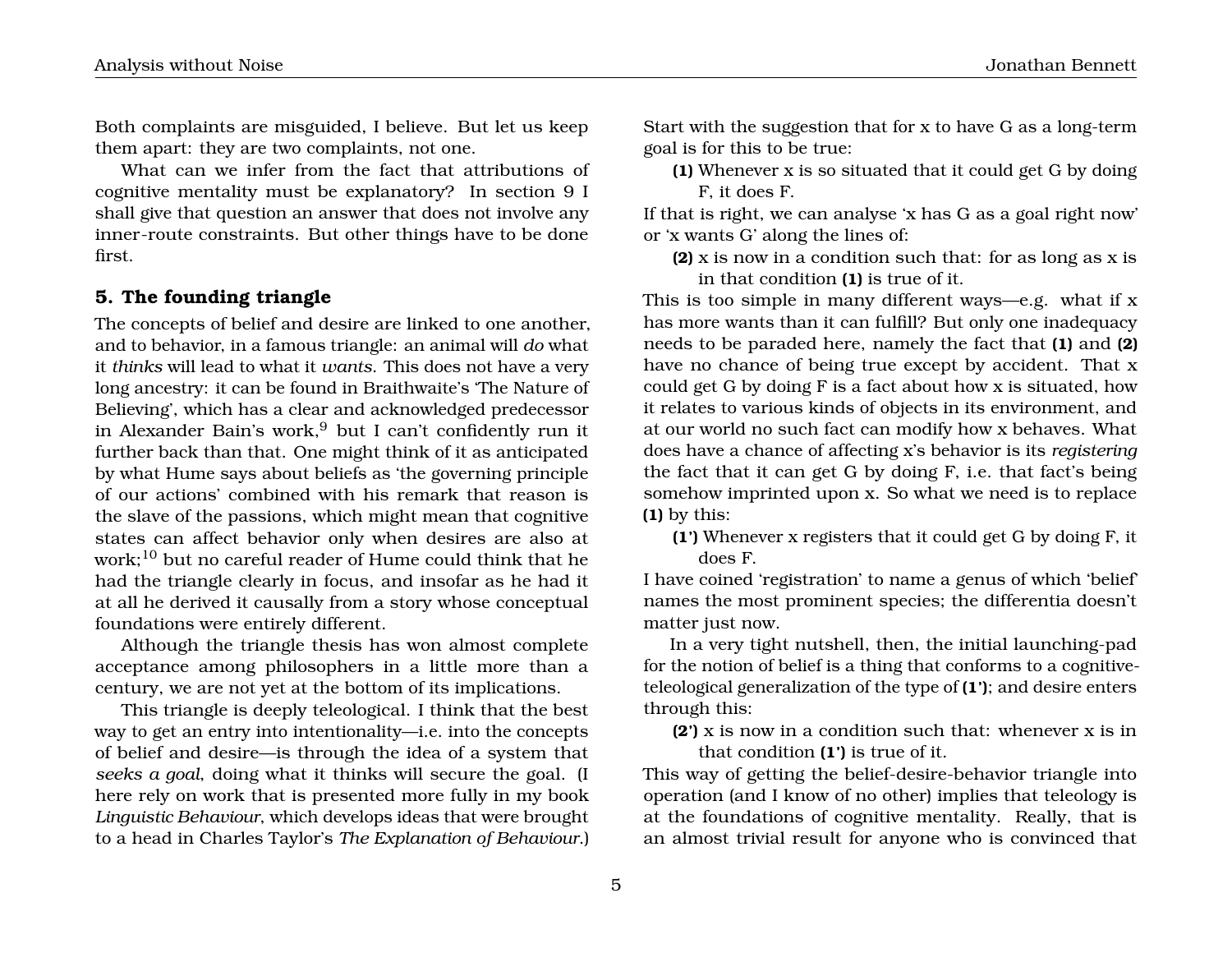cognitive mentality rests on a triangle of which desire is one of the sides. But it isn't enough just to declare that teleology is foundational in psychology—one needs an understanding of what teleology is that makes clear *how* it can be harnessed to concepts of cognition. One does not, for example, want the conceptual item that Ernest Nagel offered under the label of 'teleology', for the whole point of that was to keep mentality out. Wanting to show that there could be goal-pursuits without cognition, Nagel developed a concept of teleology that resists fusion with anything cognitive.<sup>11</sup> That is fairly typical of what happens in the philosophy of biology. A treatment of 'teleology' by William Wimsatt, for instance, is primarily an account of the notion of *biological function*, and considered as such it is impressive; but Wimsatt does not try to develop it into something that might lie at the basis of a philosophical treatment of cognitive psychology, and I do not see how he could succeed if he did try.<sup>12</sup> Yet William Lycan, in an influential paper emphasizing the importance of teleological foundations for psychology, instead of offering his own account of teleology or building on Taylor's, offers only a deferential wave in the direction of 'philosophers of biology', especially Popper and Wimsatt.<sup>13</sup> I protest that one needs to understand *how* teleological concepts might fit in with the rest, and such an understanding can be found not in the philosophers of biology but in the work of Taylor's that I have been developing. The emphasis on evolution that dominates the work on teleology by the biologically oriented writers poses an odd problem for anyone who believes, as Lycan and I do, that teleology is at the heart of our system of cognitive concepts. Of course actual teleology evolved: that true but irrelevant to a conceptual inquiry. There may be a sense of 'teleology' in which the existence of teleology conceptually requires evolution, but 'teleology' in that sense cannot be conceptually required for cognition. If it were, it would follow

that it is absolutely, conceptually impossible that cognition should exist except as a result of evolution; presumably nobody believes a conclusion so fanciful. The one conceptual connection that *does* obtain between cognition and evolution will be presented in section 9.

## **6. The unalikeness of belief and desire**

A grasp of how the cognitive teleology triangle actually works shows one something that is not grasped by those who only bow to the triangle from a distance—namely that belief and desire have almost nothing in common. Although facts about what an animal thinks and facts about what it wants collaborate to explain its behavior, the collaborators are enormously different from one another. Beliefs and desires are formally similar, in that each is a psychological propositional attitude, so that the very same propositional value of P could occur in 'x thinks that P' and 'x wants it to be the case that P'; but that is all the similarity there is, while the unlikenesses are many and striking.

For one thing, in the most fundamental story about the belief-desire-behavior triangle, the relevant beliefs are all about means to ends. The basic story goes like this (the language is a bit stilted, so as to keep the *formal* similarity in view):

> The animal did F because it believed that *doing F was a way to bring it about that P*, and it desired that P.

Here P is a dummy, which might be replaced by all sorts of things. In any unfanciful basic account, it will be a proposition about the animal's being in a certain state; in no unfanciful account will it be the proposition that something is a means to a certain end. In the ground-floor story, the animal's basic desires are never that x should be a means to y, whereas the basic beliefs are all about means to ends. Of course, a highly developed animal—such as you or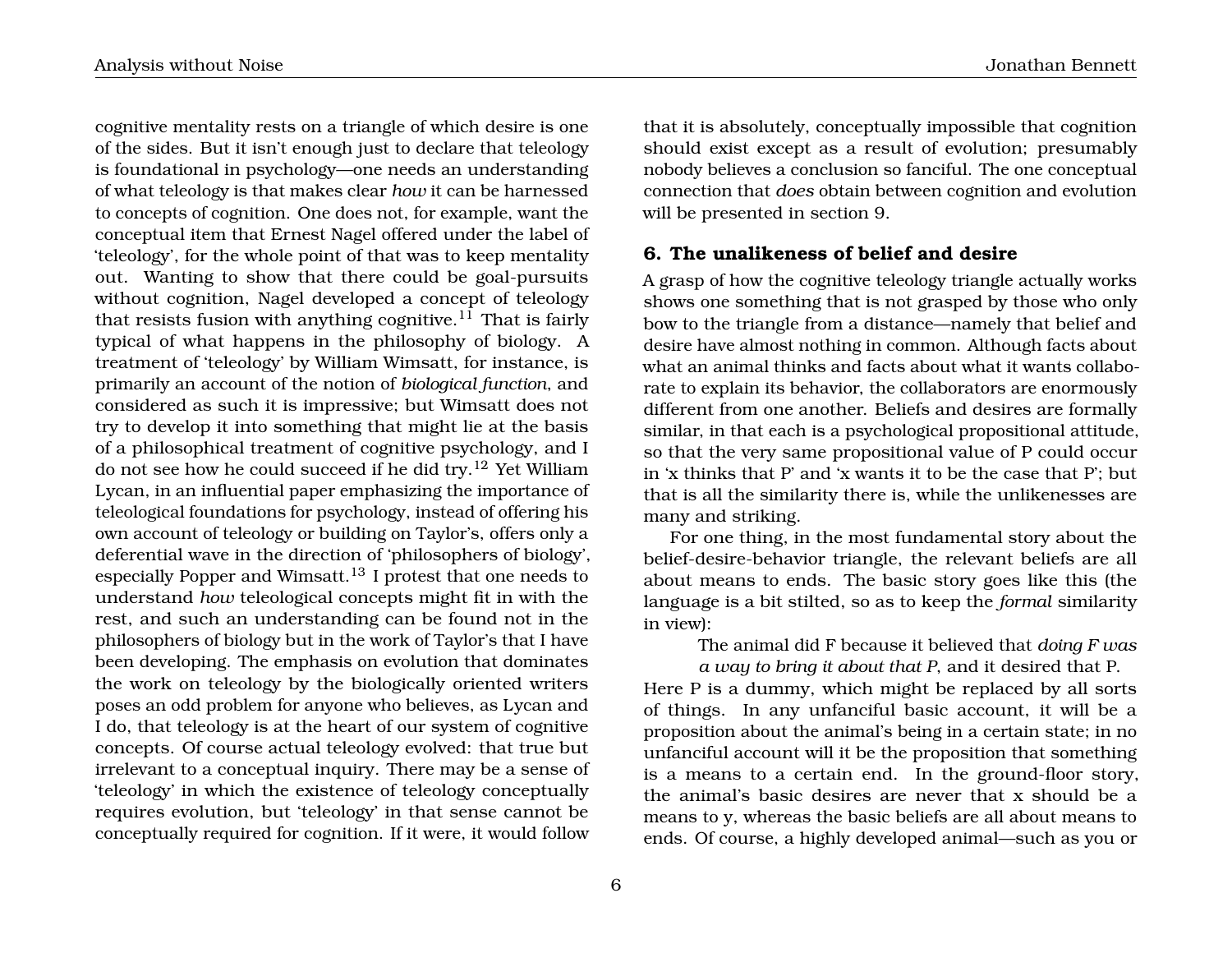The triangle generates another line of thought, to which I now turn. The triangular conceptual structure is illustrated by the behavior of a thermostat: the thermostat 'wants' the room to be warmer, 'thinks' that closing the switch will

me—could in principle believe anything at all (e.g. that he is going to be safe and warm) and could want anything at all (e.g. that eating ice-cream should reduce one's weight). But down in the simple, core situations it's not like that.<sup>14</sup>

For that reason, and perhaps for others, the relevant beliefs are likely to change rapidly, in lock-step with changes in the environment; desires can change, but are more likely to do so in response to internal changes (e.g. levels of satiety) than in response to changes in the environment.

The differences are so great that there seems to be no way of giving a Y-shaped analysis of the concepts of belief and desire, starting with their common features and then going on with what differentiates them. A satisfactory analysis must let them stand side by side, each on its own feet, collaborating but not overlapping to any significant degree.

Searle aims to do better than that.<sup>15</sup> He does not try to—and does not think one can—analyse the concepts of belief and desire in terms that don't involve 'intentionality', but he does offer a Y-shaped account of them, purporting to tell a substantive part of the belief-desire (or 'intentionality') story in a general way, before dropping down to the level of detail at which belief and desire are distinguished.

The generic part of Searle's account says that an intentional state is a mental state that can be satisfied; for each such particular state there is a proposition whose truth is needed and enough for the state to be satisfied. If right now animal x is in a state S that has proposition P as its condition of satisfaction, then at this moment S *attitudes* that P, where the 'attitude' is a blank verb, coined by me, that might be replaced by either 'believe' or 'desire'.

In the differentiating part of the account, desires are said to relate to their conditions of satisfaction differently from how beliefs relate to theirs. The difference is in 'direction of fit': where beliefs are concerned, the direction runs from

world to mental state, with desires it runs the other way.

Searle's account of 'direction of fit' is not very crisp. He says that beliefs are 'supposed in some way to match an independently existing world' whereas imperatives are 'supposed to bring about changes in the world' (p. 7), and speaks of where the 'fault' or the 'responsibility' lies if fit is not achieved. He could improve upon these formulations, I think, by saying that necessarily we try to make our beliefs fit the world and necessarily we try to make the world fit our desires. This could not be part of an analysis of intentional notions in non-intentional terms, because it uses 'try to', which has the concept of wanting buried in it. Searle is not looking for an analysis, however, so perhaps he is entitled to the differentiating part of his account.

That won't do much good, however, unless the generic story about beliefs and desires as states having conditions of satisfaction is all right. Is it? Well, 'satisfaction' is almost Searle's favorite technical term, yet he never explains it and it does not occur in his Index. So far as I can discover, our only grip on his notion of satisfaction comes through the double thought: if P then **(i)** the desire that P be the case is 'satisfied' in a normal sense of that word, and **(ii)** the belief that P is 'satisfied' in the special sense of being true. The disjunctive nature of this is evidence that we don't have any unitary concept of satisfaction that does Searle's work. From that I infer that he has not succeeded in giving a useful genus-and-then-species account of belief and desire. I doubt that such account could be given.

## **7. The unity condition**

7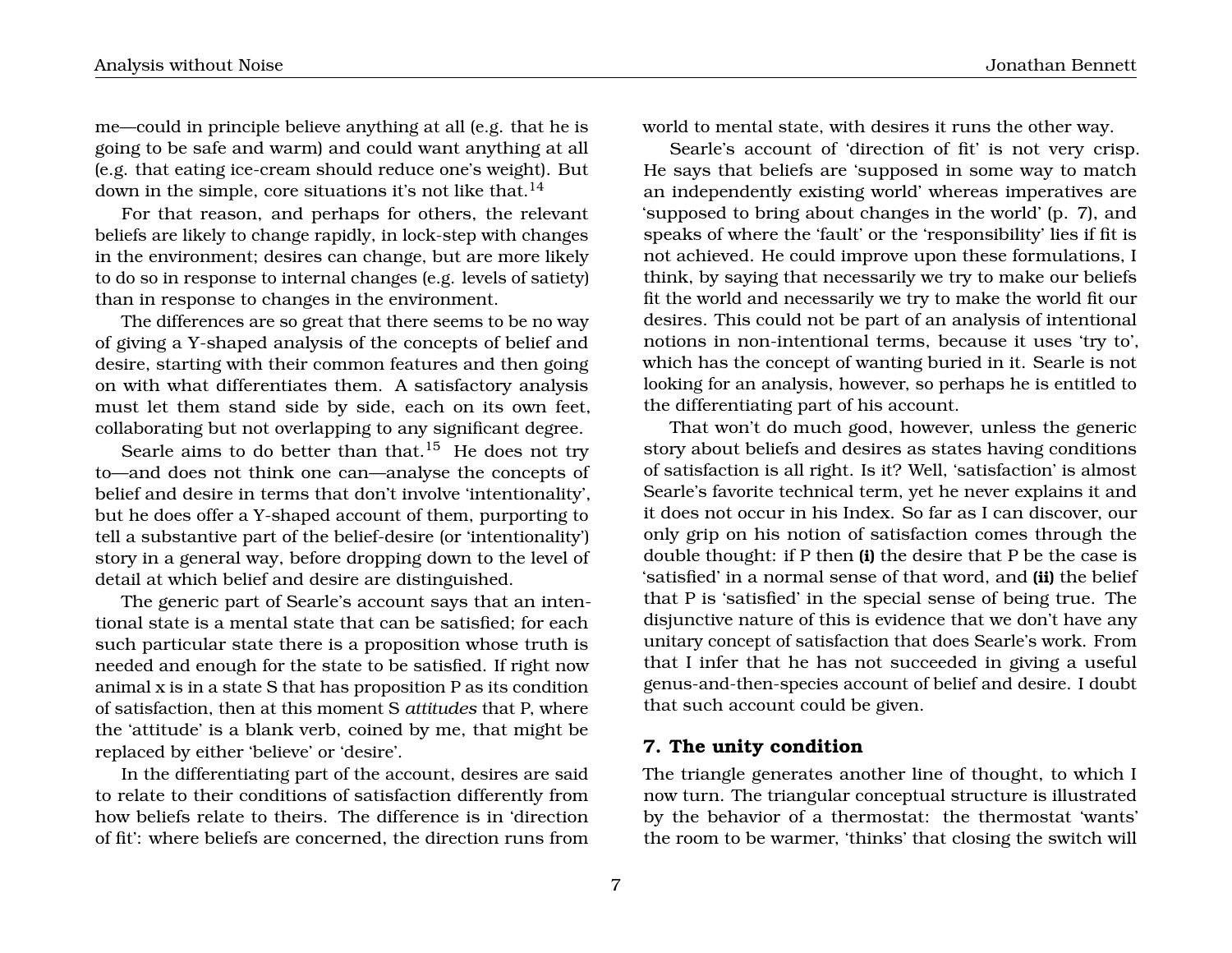bring this about, and accordingly closes the switch. But this illustration, though it is instructive, is also dangerous, as I shall now explain.

All the behavior of the thermostat that might be handled teleologically, or in intentional terms, is explained by a single mechanism, a single kind of causal chain that can be fully described without any use of intentional concepts. We can replace 'The thermostat does what it can to keep the temperature of the room close to 68 degrees' by 'The thermostat's switch closes whenever its temperature falls to 66 degrees and opens whenever its temperature rises to 70 degrees', and we can explain the latter generalization without any mention of 68 degrees as a goal and without mentioning beliefs and desires or anything like them.

In short, the one intentional account of the thermostat's behavior is matched by a single mechanistic account; and I submit that when that is the case, the latter account should prevail and the former, though perhaps stimulating and interesting for philosophical purposes, is false and should be rejected. For genuine teleology or intentionality, I contend, *the unity condition* must be satisfied. That is, a system x's intentionality is genuine only if

> Some class of x's inputs/outputs falls under a single intentional account—

> > involving a single goal-kind G such that x behaved on those occasions because on each of them it thought that what it was doing was the way to get G

—and does not fall under any one mechanistic generalization.

Where that is satisfied, applying intentional concepts to the system brings a conceptual *unity* to some set of facts about it—a set that is not unifiable under a mechanistic description.

The unity condition marks off the systems some of whose behavior falls into intentional patterns that are not coextensive with mechanistic patterns. Only if a system's behavior satisfies that condition, I contend, is it legitimate for us to exploit its intentional patterns in our thought and speech. The marking-off is of course a matter of degree. It rejects intentionality when the intentional pattern coincides with a single mechanistic one; it welcomes it when such a pattern utilizes thousands of different mechanisms; and for many intermediate cases it gives an intervening judgment: 'Intentionality in this case is so-so—permissible but not very good.'

The fuzzy line drawn by the unity condition matches a lot of our intuitive sense of what systems do and what ones don't have thoughts and wants. Consider a chameleon flicking out its tongue and catching a fly with it. One can plausibly think of this as goal-pursuing behavior: it wants to eat the fly and thinks that this is the way to bring that about. But suppose we find that one uniform physical mechanism controls this pattern of behavior—a relatively simple causal tie between proximity of fly and movement of tongue, and between location of fly and direction of tongue movement, with, in each case, a few parameters in the one governing a few parameters in the other. Thoughtful people will regard this as evidence that the cognitive-teleological account of the behavior was wrong because really only a single mechanism was involved. The plausibility of the response 'Oh, so *that*'s all it was' is evidence for the truth of the unity thesis.

But we don't have to rely on such intuitive evidence. The unity thesis also corresponds to the best *defense* there is for using intentional concepts. The question of the legitimacy of intentional explanations of behavior ought to be faced squarely. Since chemical explanations involve principles that go wider and deeper, and theoretically admit of greater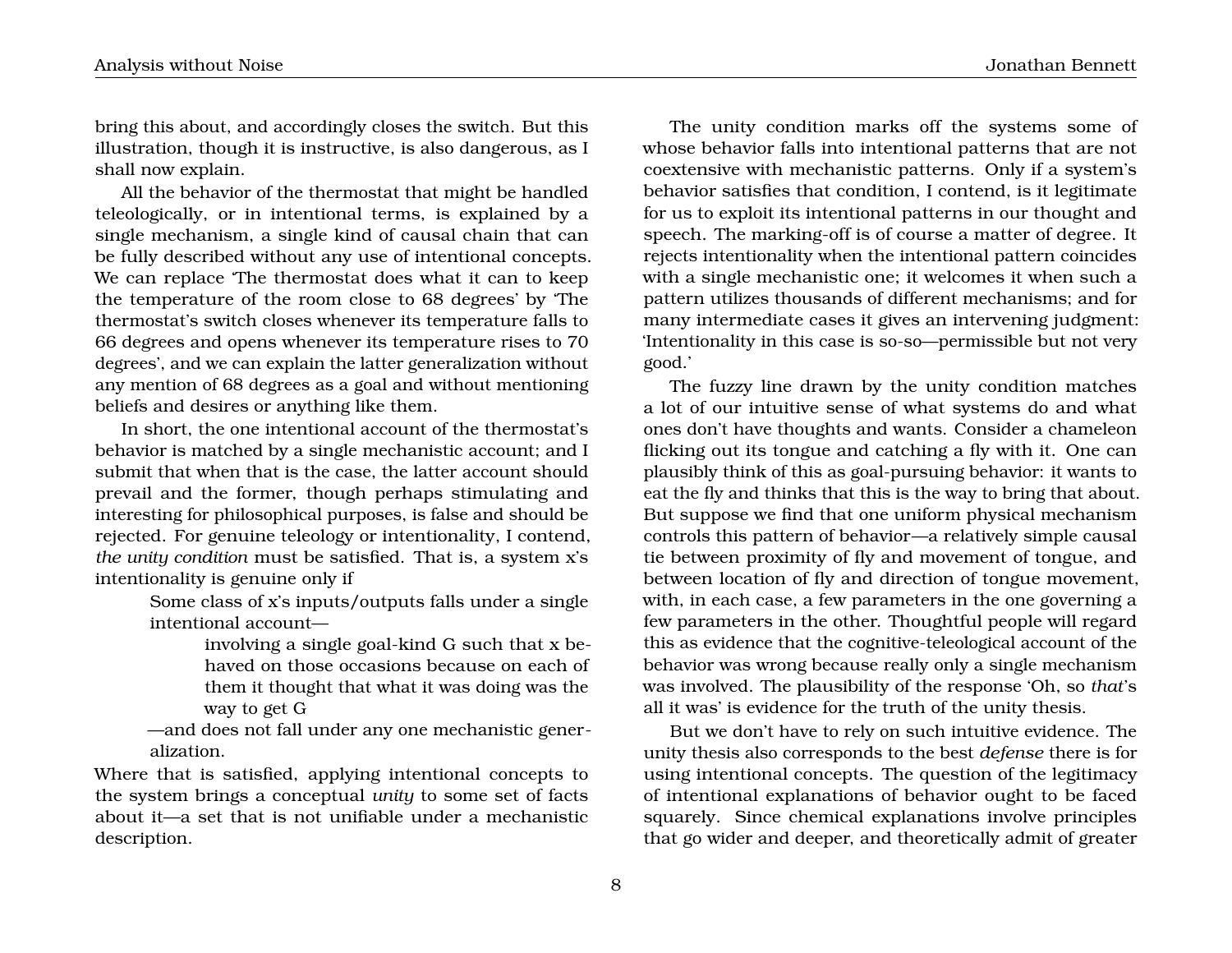9

precision, why should they not always be preferred to explanations in terms of thoughts and wants?

Well, they would not be preferable if there were animal movements that could not be explained chemically but could be explained in terms of thoughts and wants. But none of us thinks that that ever actually happens. Again, explanations in terms of cognitive teleology might be adopted because we didn't know what the mechanistic, efficient-cause explanations were; but I hope we can do better than that. The remaining possibility is the one yielded by the unity thesis, namely that an explanation in intentional terms might be justified because it brings out patterns, provides groupings and comparisons, which a chemical explanation would miss. What the animal did belongs to a class of behaviors in which it wants food and does what it thinks will provide food, and there is no unitary chemical explanation that covers just this range of data. This animal seeks food in many different ways, triggered by different sensory inputs, and it is not credible that a mechanistic, physiological view of the facts will reveal any unity in them that they don't share with behaviors that were not food-seeking at all. If this unifying view of the facts answers to our interests, gives us one kind of understanding of the animal, and facilitates predictions of a kind that are otherwise impossible (predictions like 'It will go after that rabbit somehow'), we have reason for adopting it. These reasons leave us free still to acknowledge that each of the explained facts, taken separately, admits of an explanation that is deeper and more wide-ranging and—other things being equal—preferable.<sup>16</sup>

#### **8. Morgan's Canon**

*What is it?*

It is often held by philosophers of mind that there are senses of 'higher' and 'lower' that make true something that I shall, nearly following Dennett, call Morgan's Canon:

> In no case may we interpret an action as the outcome of the exercise of a higher psychical faculty if it can be interpreted as the outcome of the exercise of one that stands lower in the psychological scale. $^{17}$

This and its ilk have been praised and obeyed by many of us, without attending closely enough to what it says or to why it is true. I shall try to get clearer about both.

To make any progress with this, we have to realize that the Canon is useless when applied to the interpretation of particular behavioral episodes taken separately. Every individual bit of behavior—every simple or complex animal movement—can be interpreted as the outcome of chemical goings-on or (a little higher up the scale) of a virtually mindless stimulus-response mechanism. Whether such an interpretation is correct can be answered only by trying it on classes of behavioral episodes. So I take it that the Canon should be understood to be saying:

> In no case may we interpret a class of actions as the outcome of the exercise of a higher psychical faculty if they can be interpreted as the outcome of the exercise of one which stands lower in the psychological scale.

Furthermore, I take it that whatever 'the psychological scale' is, anything that is on it is 'higher' than anything that is off it. That makes the Canon imply that a mentalistic explanation of a class of behaviors is wrong if the behaviors could be given a unitary mechanistic explanation, such as a chemical one. With the Canon thus interpreted, it turns out to entail my unity thesis. What else does it imply? That is, of the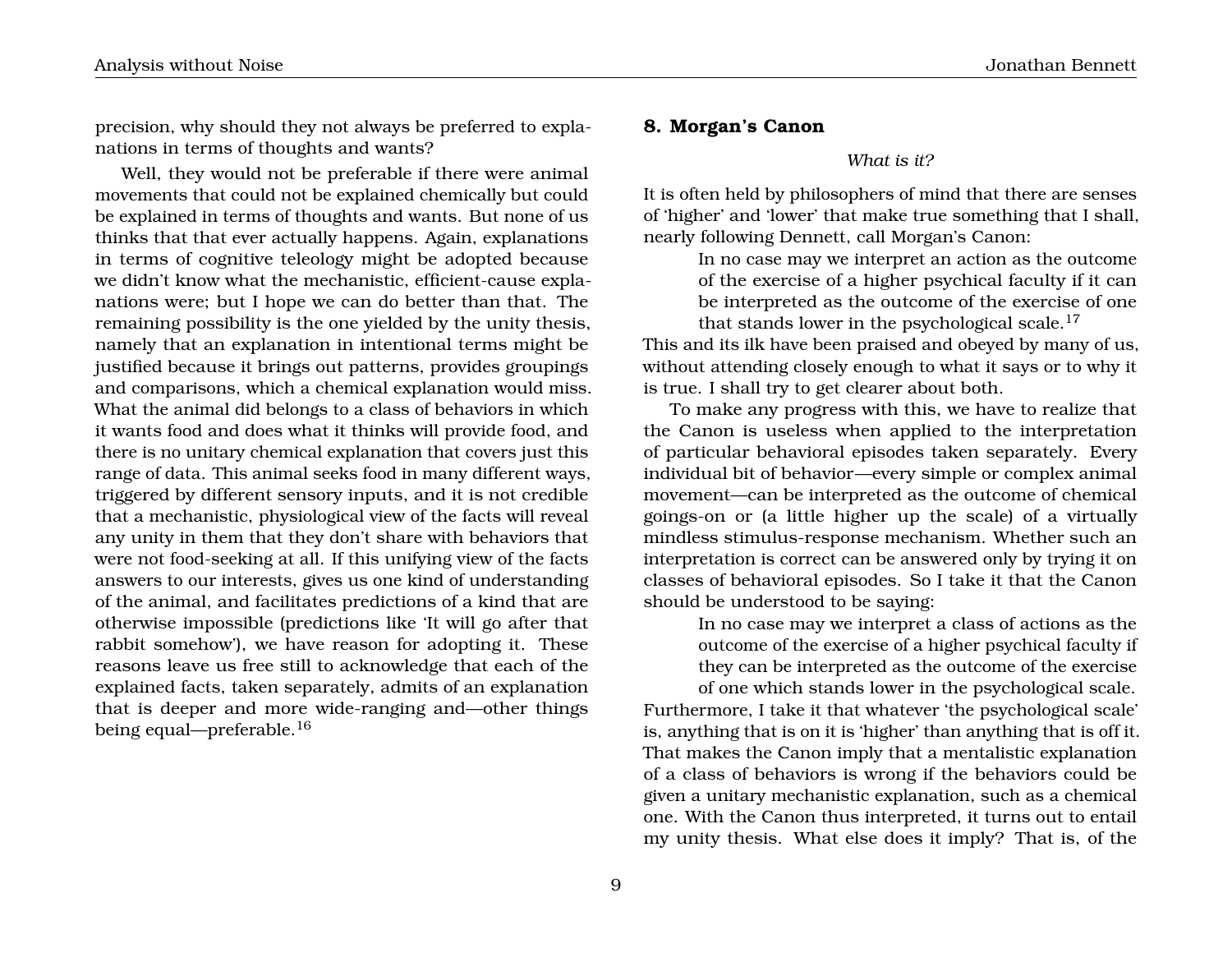10

items that *are* on the psychological scale, what is higher than what?

Well, presumably explanations in terms of stimulusresponse patterns, whether hard-wired or learned, are as low as you can get on the scale, so that Morgan's Canon implies that a class of behaviors that can be given a single stimulus-response explanation ought not to be explained in terms of beliefs and desires or anything like them.

As between two explanations that both attribute beliefs and desires, what could lead us to suppose that one is higher than another? Relative logical strength isn't a help. 'P entails Q' isn't necessary for 'P is higher than Q', we must hope: Morgan's Canon wouldn't amount to much if it could never be applied between attributions that were logically unrelated, as in 'The animal thinks there is a cat in the tree' and 'The animal thinks that predators are less likely to be around when there has been rain within the past three days or snow within the past two'. Nor is 'P entails Q' sufficient for 'P is higher than Q': it would be a funny psychological scale that put 'It thinks that the cat is up the tree' higher than 'It thinks that either the cat is up the tree or predators are less likely to be around when there has been rain within the past three days or snow within the past two'.

Christopher Peacocke, who is one of the few philosophers to have attended much to this matter, offers what amounts to this criterion: Attribution S is lower (he says 'tighter') than S\* if every concept involved in S is involved in S\*, and not vice versa. $18$  It follows, as Peacocke points out, that a tightness comparison is possible only if one 'family of concepts has strictly greater expressive power than the other'. But that does not mean that a comparison of tightness can be made only when one of the two attributions entails the other: the relation of entailment or inclusion is not between propositions but between sets of concepts involved

in propositions.

The concept-inclusion criterion is relevant to issues like this: Should the animal's behavior be explained in terms of what it thinks about its present environment, or rather in terms of **(i)** what it thinks about some earlier state of affairs and **(ii)** what it thinks about how such states affairs develop through time? Does it dig in that manner just because it thinks there is a bone under there, or does it do so because it thinks **(i)** that the bone was there yesterday and **(ii)** that buried bones generally stay put? The second diagnosis attributes to the animal a concept of the past, and a generalizing concept, and because of these it counts as higher than the other.

There are many cases where the concept-inclusion criterion needs help if it is to yield the answer we intuitively want. It seems right to suppose that 'The animal wants the others to stop eating' is lower than 'The animal wants the others to think that there is a predator in the vicinity'; but it is not clear that the former is 'tighter' by Peacocke's criterion, because each statement attributes a concept not attributed by the other. It might be replied that the concept-inclusion criterion involves not only the concepts that are directly attributed but also ones that the animal would have to possess in order to have the ones that are directly attributed. That might seem to deal with the case in hand, if we suppose that no animal could have the concept of another animal's *thinking that P* for any value of P unless it also had the concept of another animal's *doing* A, for various values of A. But what is needed is something stronger and less plausible, namely that no animal could have the concept of another animal's thinking that P for any value of P unless it also had the concept of another animal's *eating*.

Anyway, concept-inclusion is clearly irrelevant to some clear cases of level-difference. Consider the choice between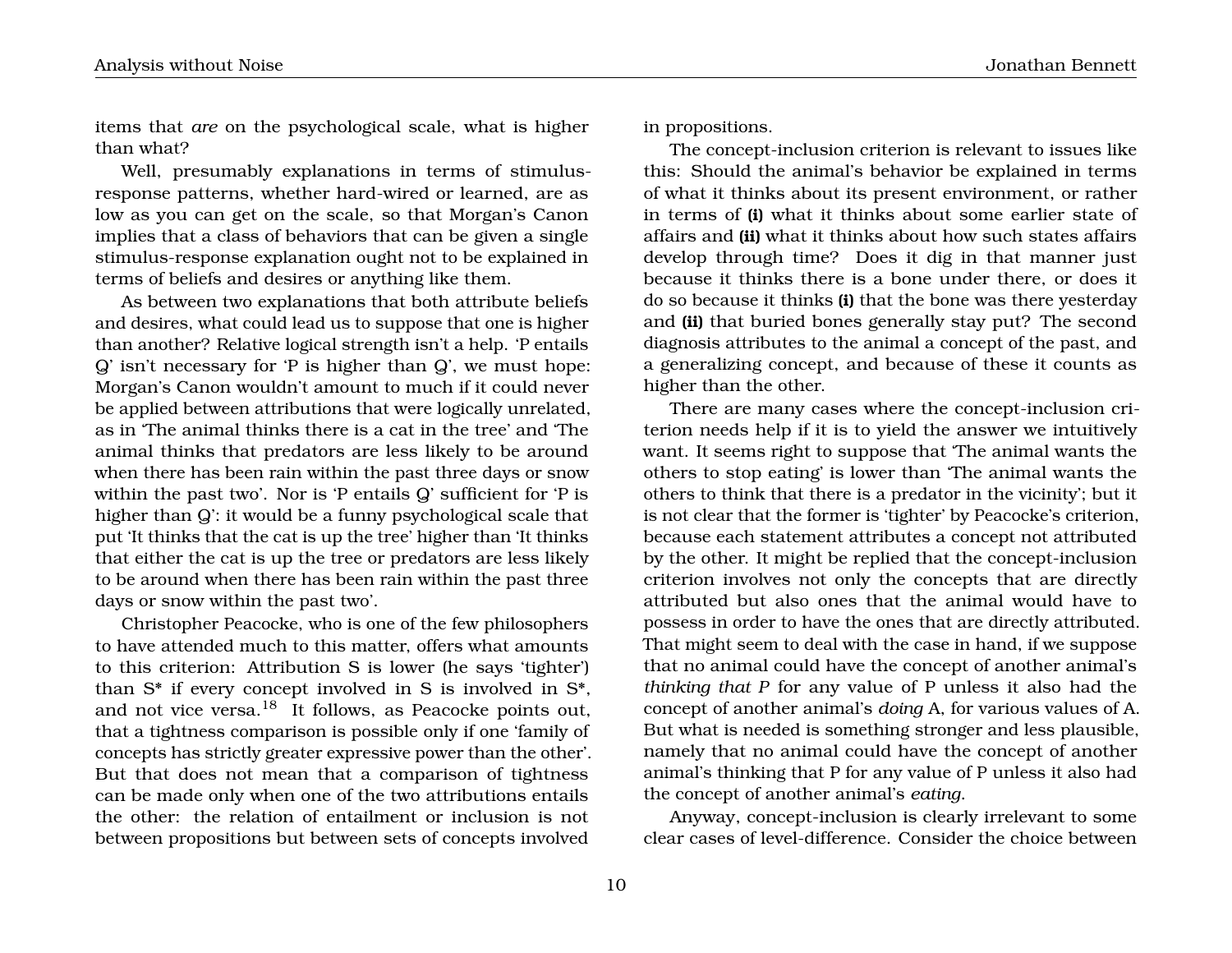'The animal wants the others to think there is a snake in the undergrowth' and 'The animal wants the others to think that she thinks that there is a snake in the undergrowth'. These use exactly the same conceptual repertoire, but intuitively one would want one of them to count as 'lower' than the other: that is, one wants to understand Morgan's Canon in such a way that it condemns the explanation 'When she sees a snake she gives that cry because she wants the others to think that she thinks that there is a snake in the undergrowth' if the behavior in question could as well be explained by 'When she sees a snake she gives that cry because she wants the others to think that there is a snake in the undergrowth'. But the difference here is not in what concepts are involved, but in the level of iterative complexity with which they are involved.

That is the best I can do to mark out the steps in the 'psychological scale': from non-mentalistic to stimulus-response to belief-and-desire; and then from poorer to richer stocks of concepts, and from lesser to greater degrees of iterative complexity. The only way I can find of generalizing across the entire scale is to say that if P is lower than Q just in case it attributes to the animal less complexity of structure than Q does, or that the attribution Q implicitly credits the animal with every capacity credited to it by P and some more as well. This is no triumph of hard-edged technical clarity; but it has some content, is not intolerably fuzzy, and draws the line in a plausible place.

#### *Where and why is the Canon binding?*

It is obvious why we need some constraints on the attribution of mentality to animals. To put it mildly, the results of sloppy, easy, unconstrained attributions are boring because contentless. Conceptual analysis tells us that much; and I have contended that it also tells us that the unity condition

should constrain our explanations of behavior, that is, that we shouldn't explain in terms of beliefs and desires a class of behaviors that could be given a unitary mechanistic explanation. But what about the rest of Morgan's Canon? Granted that within the domain of belief-desire explanations we need some constraints, what is the warrant for saying that the constraints must have the effect of always pushing explanations as far down the 'psychological scale' as possible?

If there is one, it is presumably a warrant for saying that we should in general assume things to be homogeneous or unstructured except to the extent that the evidence points to structure or complexity. That seems to be what Peacocke has in mind in his brief statement of why the 'tightness condition' is a valid constraint: 'Without this requirement, the attribution of concepts is unconstrained by the presence of intentional actions responsive to the distinctions in the world drawn by these concepts' (p. 85). But so what? Neither Peacocke nor I has yet given a clear, convincing statement of what intellectual sin is being committed by someone who infringes the Canon on this understanding of it. In considering this, we have to look at two different kinds of situation—two kinds of rivalry between competing explanations of a class of behaviors.

In one of them, each of the rival explanations accords with the facts so far observed, but they differ in their implications for behavior and are thus not empirically equivalent. In that case, the main advice to be given, having nothing to do with Morgan's Canon, is: Look for further data that fit one of them and not the other, perhaps by setting up situations designed to elicit behavior that will serve as an *experimentum crucis*. <sup>19</sup> For example, in trying to adjudicate between 'When the animal screams like that it is because it wants its companions to climb trees' and 'When the animal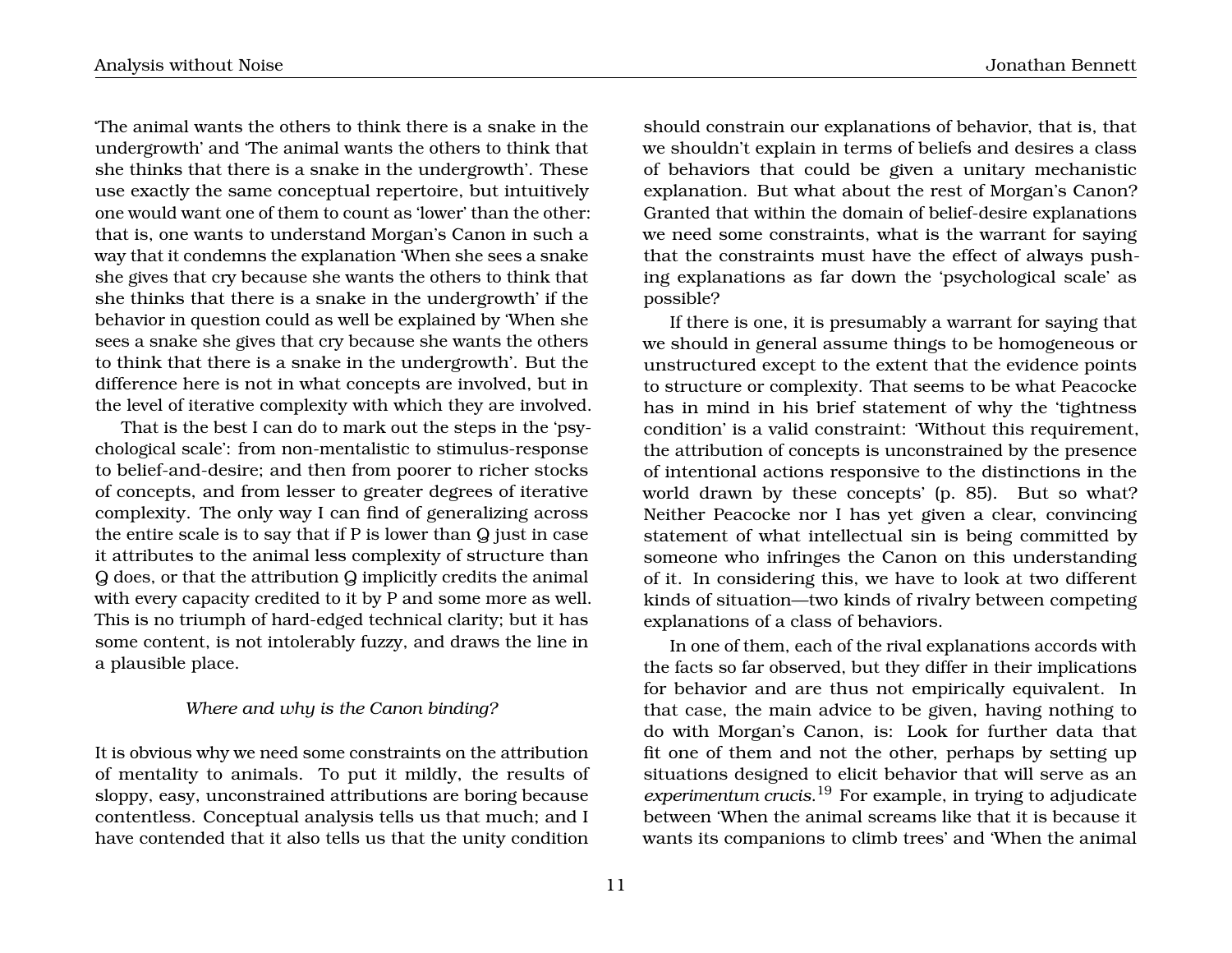screams like that it is because it wants its companions to think there is a leopard in the vicinity', there is no theoretical need for Morgan's Canon. Each of those hypotheses, unless specially padded with supplementary hypotheses of a sort I'll discuss shortly, has behavioral implications that the other lacks, and the final arbiter should be the behavior of the animal in crucial situations.

If the Canon has work to do here, it is only as advice about what we should provisionally believe while waiting for the issue to be settled empirically—advising us that in the meantime it would be wise to expect the decisive data to rule out the 'higher' hypothesis and thus to favor the 'lower' one. It could also be advising us about what we should tentatively believe if it's now too late ever to get the question settled, e.g. because the animal is dead and its species extinct.

This is good advice on our planet, where most mentality is fairly low-level. But there could be planets where most of the known minds were high-level, sophisticated ones, and where most teleological patterns in animal behavior were not reducible to mechanistic ones. On such planets the provisional advice issued by Morgan's Canon would be bad. So this use of the Canon reveals nothing about our mentalistic conceptual scheme.

The other kind of rivalry is that between two explanatory hypotheses which, though they differ in the 'height' of the psychological capacities that they attribute, are empirically equivalent.<sup>20</sup> This can happen only if the 'higher' one includes supplementary hypotheses to explain why the extra psychological capacity is not manifested in behavior. For example, the lower one might be:

> The animal has the concepts of one, two and three, and the concept of equal-numberedness, but not the number four,

while its rival says that

The animal has the concepts one, two, three, four, and equal-numberedness, but it can't be got to use its concept of four in any way except in doing number comparisons between quartets and other groups.

The second of these says not that the animal never has a reason to use *four* for anything except comparing quartets with other groups, but rather that even in situations where some other use of *four* would be to the animal's advantage, it reliably doesn't use its concept of four in that other manner.

How are we to choose between these? Well, one of them credits the animal with two more items than the other does—namely an extra concept, and an impediment to its being implemented in most situations. So far as I can see, all we need here is a quite general principle that should regulate us in theory building, namely: Prefer what is simple to what is complex, unless there is independent justification for the complexity. What could justify the complexity? It would have to be something that I don't want to discuss in this paper, namely a theory of the animal's internal cognitive dynamics—that is, that part of our psychological account of it that speaks of how changes in its beliefs cause not only behavior but other changes in its beliefs, and so on. Suppose we are constructing such a theory for an animal, and are faced with the rival stories about its grasp of the number four, one possibility is this: Our smoothest and generally most plausible explanation for the animal's grasp of one, two and three implies that it does also have the concept of four; and we have good evidence for its having a natural class of cognitive obstacles that would include an inability to employ *four* except in number comparisons between quartets and other groups. In that (admittedly fanciful) case, we might justifiably prefer the more complex hypothesis and thus, incidentally, prefer the 'higher' to the 'lower' psychological attribution to the animal. Without something like that, the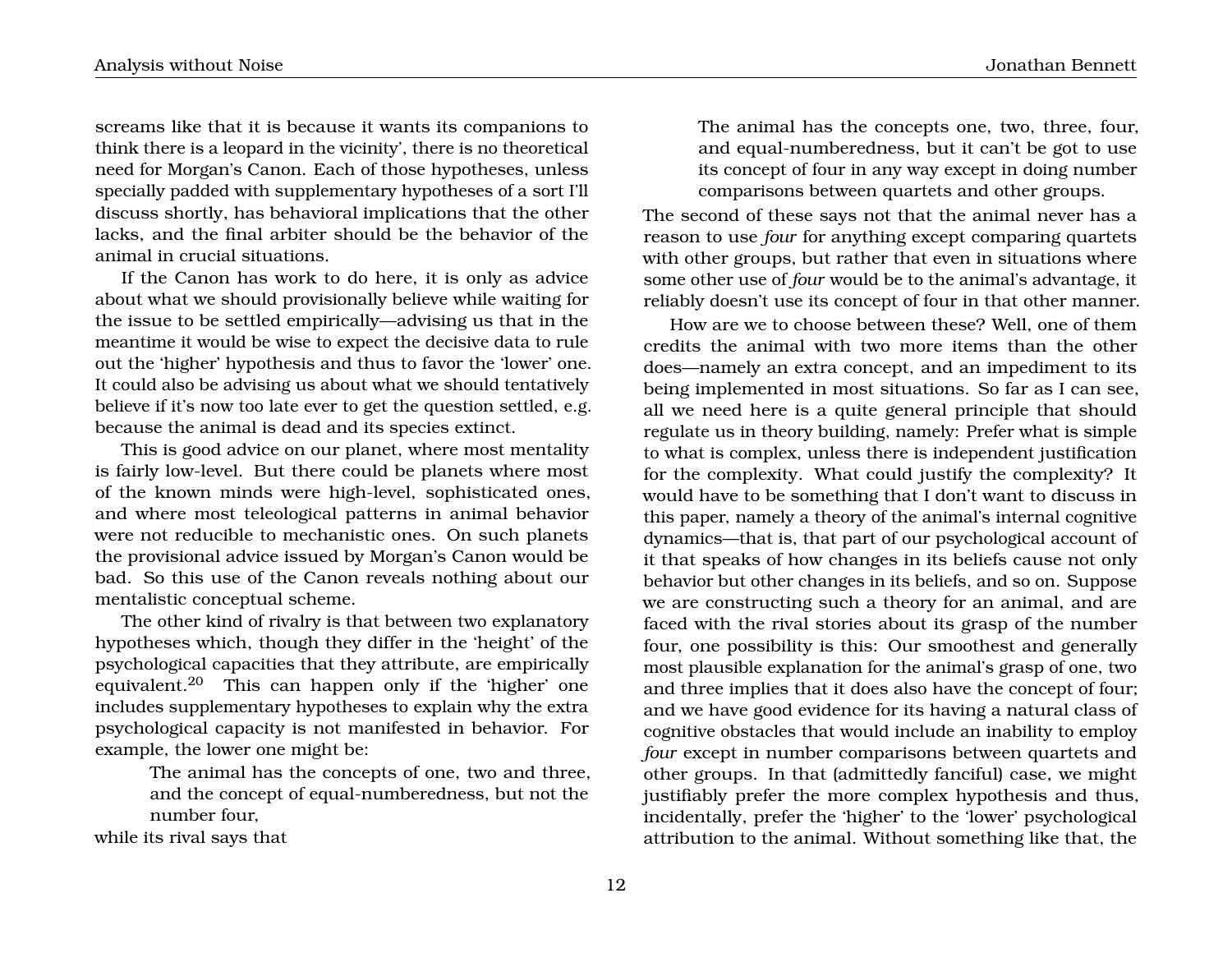'lower' should be preferred, not because it is 'lower' but because it is less complex and greater complexity is not justified. This result coincides with what Morgan's Canon would say, but the Canon has nothing to do with it.

Considered as a rule of thumb to guide our provisional opinions about cognitive abilities, Morgan's Canon is fine. Considered as anything else, it is negligible. Having worshipped at its shrine for a quarter of a century, I say this with regret.

#### **9. Intentionality as a source of explanations**

The concepts of belief and desire are fundamentally explanatory. In the account I have been giving, explanatoriness is supposed to come in through the generalizations that define an animal's goals—i.e. ones of the form 'Whenever x registers that it could get G by doing F, it does F'. But for all I have said to the contrary, such a generalization might be true merely by coincidence, which would unfit it to explain anything. That is, it might be a mere coincidence that this single system houses a lot of mechanisms whose over-all effect is to make the system a G-seeker; and if it is a coincidence, the system's intentionality cannot be used to explain its behavior. (By 'mechanism' I mean 'physical feature that makes it the case, for some value of I and some value of O, that if the animal receives input of sensory kind I it produces behavioral output of motor kind O'.)

In plugging this gap in the account, I shall exploit the link between what *can explain* and what *could have predicted*. That is, I shall look for conditions under which a teleological generalization could be used to explain an animal's moving in a certain way at a particular time by looking for the conditions under which the generalization could be used to predict that the animal would move like that then. For this to serve my purpose, we have to be able to predict a link between one sensory kind of input and one motor kind of output on the basis of links between other pairs—ones in which the sensory kinds are different (and perhaps the motor kinds as well). That is, I want to know what can entitle us, when we know that an animal goes after rabbits in many different ways on the basis of many different sensory kinds of clue, to take that as *some* evidence that it will go after rabbits on the basis of kinds of clue that we haven't so far observed it to use.

There seem to be just two ways of supplying this need.

One of them uses evolutionary ideas. Simply and abstractly: of all the potential mechanisms that got an initial genetic hold on the animal's ancestors through random mutations, relatively few survived; among the survivors were the bunch of mechanisms that make their owner a G-getter, and *that is why they survived*. Why does this animal contain a lot of mechanisms that make it a G-getter? It inherited those mechanisms from a gene pool that contained them *because they are mechanisms that make their owner a G-getter*.

That makes it more than a coincidence that the animal has many mechanisms that are united in their G-getting tendency, and lays a clear basis for explanations that bring in cognition. That a species has evolved a G-getting tendency that is manifested in this, that and the other links between sensory kinds of input and motor kinds of output creates some presumption that it has evolved other links that also have a G-getting tendency. So there is something predictive in this, and thus something explanatory as well.

(An analogous story could be told, without evolution, if animals were made by a creator who intended them to manifest the patterns of cognitive teleology. The animal does G-getting things on receipt of clues of various types; that is some evidence that its designer wanted it to be a G-getter, which is some reason to think the animal will do G-getting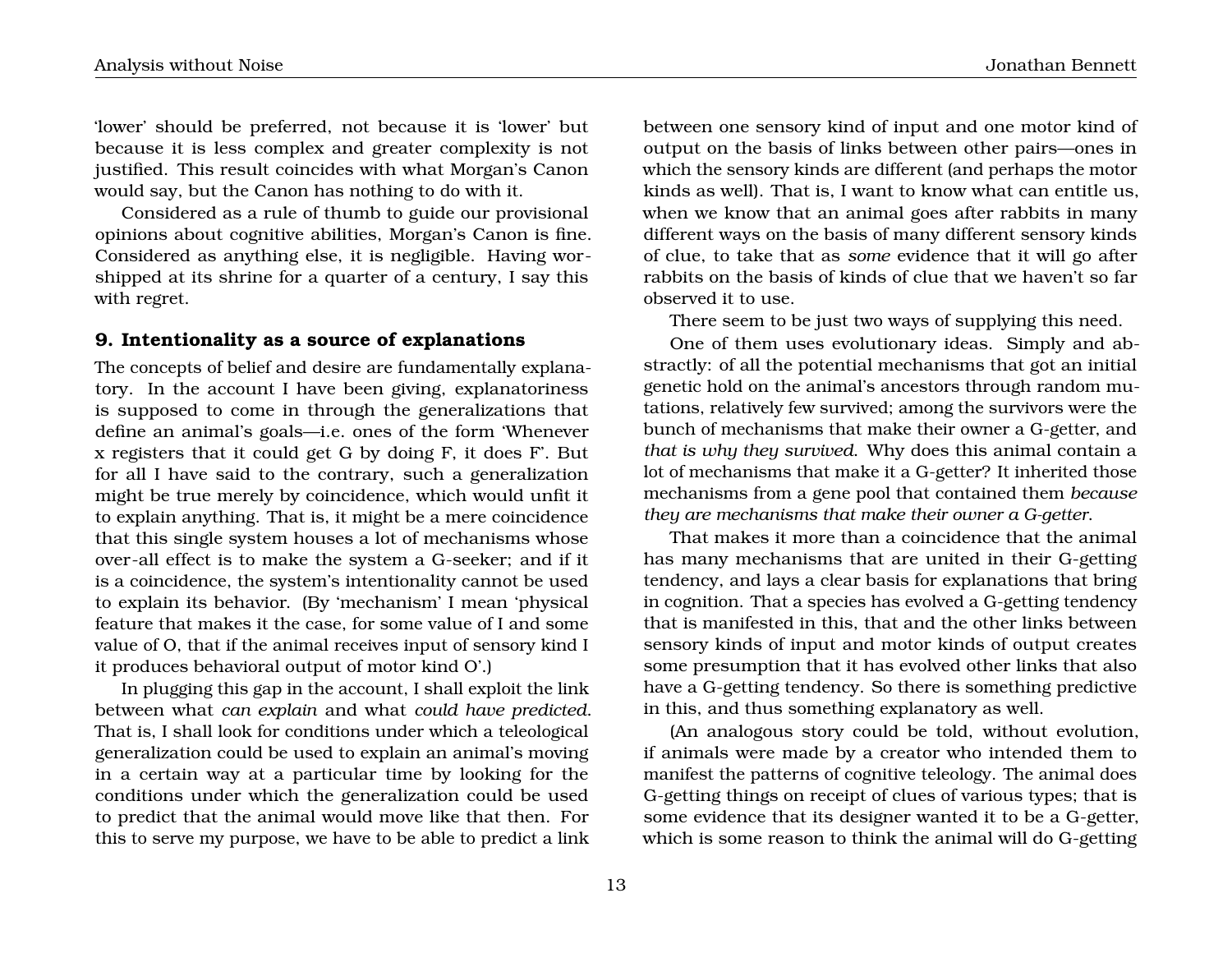things when it has clues of other kinds that we haven't yet seen it respond to. This would raise the question of how we are to understand statements about what the creator thinks and wants, and one might wonder whether *that* could be tackled along the functionalist lines that have informed this paper. I shall not pursue the matter.<sup>21</sup>)

Notice that the evolutionary source of explanatoriness does not require that the animal be educable, flexible, capable of adapting as an individual to what it learns about its world.<sup>22</sup> The account would go through quite well for an animal like this: It picks up from its environments all kinds of information about ways to get G, and acts accordingly, but if one of these input-output pairs starts to let it down, leading not to G but to something unpleasant, that does not lead the animal to delete that input-output pair from its repertoire. Nor does it ever add anything to its repertoire in the light of chance discoveries about what works.

It is vastly improbable that any species should evolve the kind and degree of complexity that satisfies the 'unity thesis' without also evolving a degree of individual adaptability to what experience teaches. But we know at what sort of world (or planet) such a thing might occur in the course of nature: it would be a world where behavioral complexity had great survival value whereas individual adaptability didn't. And the supposition itself clearly makes sense: it is the supposition of behaviorally frozen animals with a behavioral repertoire that falls into teleological patterns that don't map onto patterns of any other kind. Such animals would cope successfully and (it would seem) intelligently with their environments, but as soon as these altered a bit in some relevant way, the animals would be stuck.

To repeat what I said a moment ago, the behavior of such creatures could be explained and predicted through the generalizations of cognitive teleology. If an animal has

a lot of (for short) G-seeking input-output patterns, that is evidence that they have been selected *because* they let the animal get G; and *that* is evidence that other input-output links that have the same upshot will also have been selected. By the prediction test, therefore, we can use the premise that the animal is a G-seeker to explain a new bit of G-seeking by it; the premise is at least somewhat projectible, and is not a mere summation of observed behavioral episodes. In short: evolution could make cognitive mentality explanatory, even if the animal could not learn from its experience.

I emphasize this in order to introduce the point that individual educability can make cognitive mentality explanatory even if the animal had not evolved.

Consider the case of educable parents that have an educable offspring with a goal that they didn't have: the offspring is the locus of a large number of G-getting mechanisms, none of which were present in the parents, their presence in the offspring being the result of a very radical and sheerly coincidental set of genetic mutations. This story, though utterly improbable, states a real conceptual possibility; and if we knew that it was true of a given animal, we could *explain* some of the animal's behavior in terms of its having G as a goal. For **(i)** its having G as a goal and **(ii)** its being able to learn from experience jointly give us reason to predict that it will pursue G in ways (and on clues) that we have not previously seen it employ (assuming that the animal may indeed have previously employed those ways and clues or ones that were suitably related to them).

So our conceptual scheme does not insist that believers and wanters must have evolution (or a personal creator) in their causal ancestry. The scheme does demand that attributions of belief and desire be capable of supporting explanations of behavior; this requires a context where the generalizations of cognitive teleology license predictions; and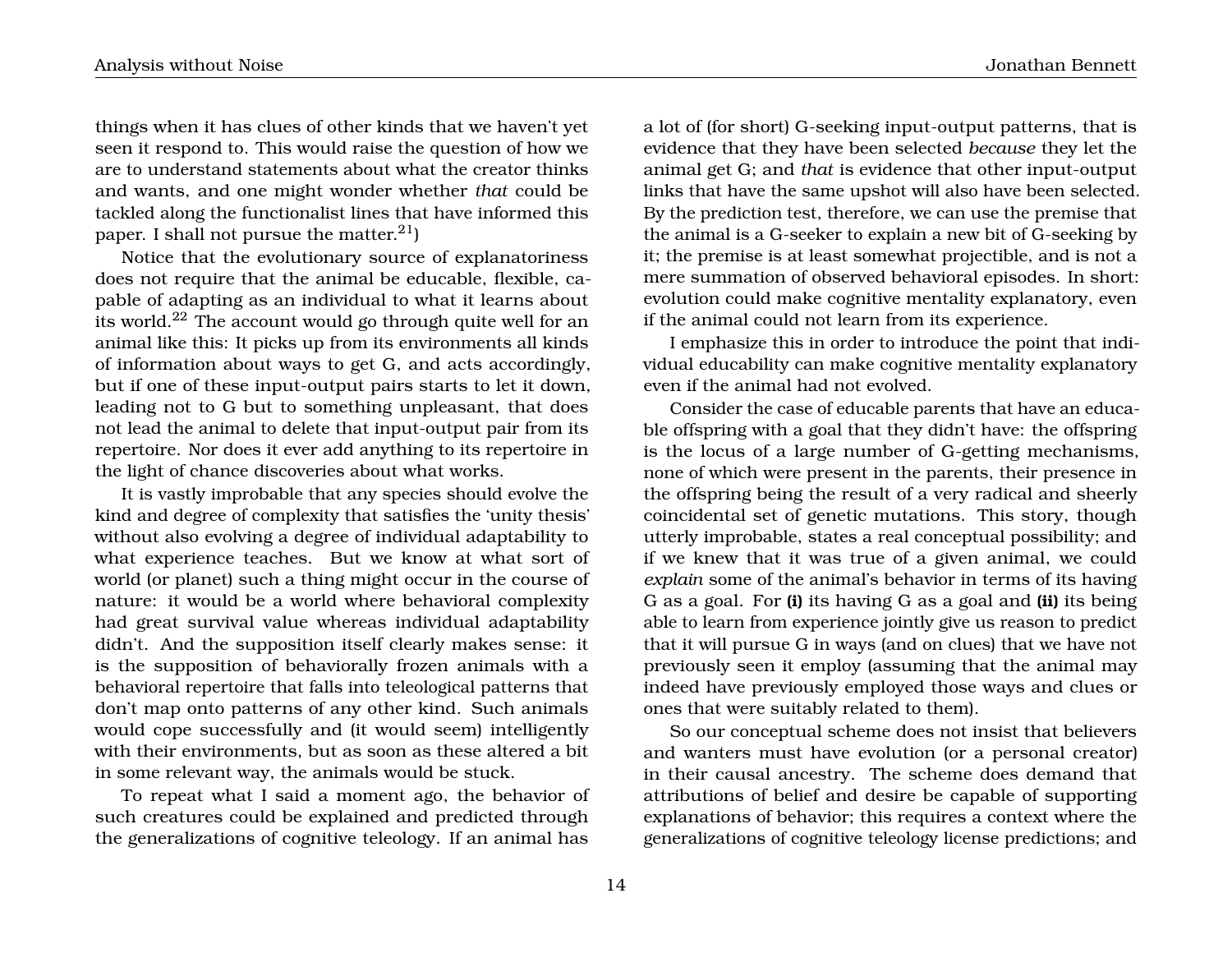two such contexts suffice for this—evolution and individual educability, or Mother Nature and soft wiring. Please note that I have not invited you to consider intuitively whether you would be willing to attribute beliefs and desires to an educable animal that didn't evolve (and wasn't personally

created), or to an evolved animal that wasn't educable. I have tried to hush all that noise, and show what follows from something that can be found at the humdrum, familiar, smoothly-running core of our cognitive conceptual scheme.

# **Notes**

<sup>1</sup>W. V. Quine, 'Two Dogmas of Empiricism', in his *From a Logical Point of View* (Harvard University Press: Cambridge, Mass., 1953), pp. 20–46. For an account of how this contends that analytic/synthetic is a difference of degree, see the first three sections of Jonathan Bennett, 'Analytic-Synthetic', *Proceedings of the Aristotelian Society*, new series vol. 59 (1958–9), pp. 166–188. The fourth section is no good.

<sup>2</sup>That is why it is right for Lewis to base an analysis on 'platitudes... regarding the causal relations of mental states, sensory stimuli, and motor responses'. He is interested only in 'platitudes which are common knowledge among us—everyone knows them, everyone knows that everyone knows them, and so on', because 'the meanings of our words are common knowledge, and I am going to claim that the names of mental states derive their meanings from these platitudes'. David Lewis, 'Psychophysical and Theoretical Identifications', *Australasian Journal of Philosophy* 50 (1972), pp. 249–258, at p. 256.

<sup>3</sup>John R. Searle, 'Minds, Brains, and Programs', *The Behavioral and Brain Sciences* 3 (1980), pp. 417–424; 'Analytic Philosophy and Mental Phenomena', *Midwest Studies in Philosophy* 6 (1981), pp. 405–424

<sup>4</sup>Searle's thesis that only animals can think is supposed to be based (I don't understand how) on what we know about actual animal thinkers rather than on what we intuitively think about system S. (Searle, 'Analytic Philosophy and Mental Phenomena', *op. cit*., at pp. 413f.)

<sup>5</sup>For a discussion of them, see Paul M. Churchland and Patricia Smith Churchland, 'Functionalism, Qualia, and Intentionality', *Philosophical Topics* 12 (1981), pp. 121–145, at pp. 139–141.

<sup>6</sup>Ned Block, 'Troubles with Functionalism', in N. Block (ed.), *Readings in Philosophical Psychology*, vol. 1 (Harvard University Press: Cambridge, MA, 1980), pp. 268–305, at pp. 279f.

 $^7$ Evidence for this comes from the failure of attempts to explain the relevant concepts in ways that make them primarily descriptive and only secondarily and inessentially explanatory. See Jonathan Bennett, *Linguistic Behaviour* (Cambridge University Press: Cambridge, 1977; Hackett: Indianapolis, 1989), section 13.

<sup>8</sup>For a defence of the concept of fact causation, see Jonathan Bennett, *Events and their Names* (Hackett: Indianapolis, 1988), chapter 2.

<sup>9</sup>R. B. Braithwaite, 'The Nature of Believing', first published in 1932 and reprinted in A. P. Griffiths (ed.), *Knowledge and Belief* (Oxford University Press: Oxford, 1967). Alexander Bain, *The Emotions and the Will*, first published in 1859 and re-issued by University Publications of America: Washington, D.C., 1977; the relevant part is the chapter entitled 'Belief', especially pp. 568–573 in the reprint.

<sup>10</sup>David Hume, Hume, *An Enquiry Concerning Human Understanding*, pp. 49f in the Selby-Bigge edition; *A Treatise of Human Nature* II.iii.3 (pp. 413–8 in the Selby-Bigge edition).

<sup>11</sup>Ernest Nagel, 'Teleology Revisited', in *Teleology and Other Essays* (New York, 1979), pp. 275–316.

<sup>12</sup>William C. Wimsatt, 'Teleology and the Logical Structure of Function Statements', *Studies in History and Philosophy of Science* 3 (1972).

<sup>13</sup>William Lycan, 'Form, Function, and Feel', *Journal of Philosophy* 78 (1981), pp. 24–50, at p. 32. In Lycan's more recent *Consciousness* (M.I.T. Press: Cambridge, Mass., 1987) at p. 43 the deferential wave occurs again, still in the direction of 'philosophers of biology', with special emphasis this time on unpublished work by Karen Neander.